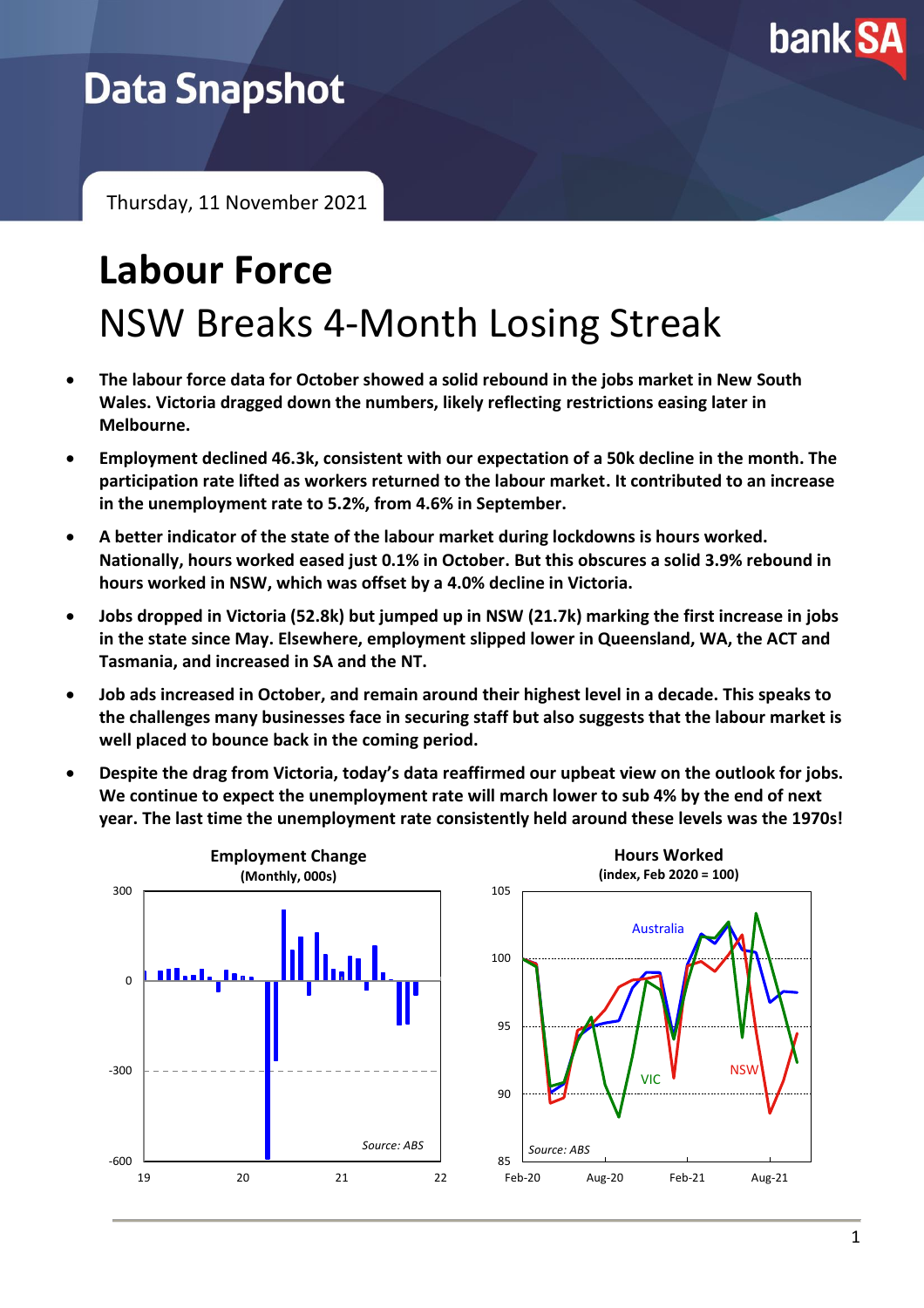The labour force data for October showed a solid rebound in the jobs market in New South Wales. Victoria dragged down the numbers, likely reflecting restrictions easing later in Melbourne.

Across the country, employment declined 46.3k, consistent with our expectation of a 50k decline in the month. There was considerable uncertainty over the data this month, reflecting the timing of the survey from 26 September to 9 October – just before restrictions eased. Lockdown lifted on 11 October in Sydney and 22 October in Melbourne. Forecasts for the change in employment ranged from -50k to +120k.

The participation rate lifted as workers returned to the labour market. It contributed to an increase in the unemployment rate to 5.2%, from 4.6% in September.

A better indicator of the state of the labour market during lockdowns is hours worked. Overall, hours worked fell 0.1% in October. But this obscures a solid 3.9% rebound in hours worked in NSW which was offset by a 4.1% decline in Victoria.

There have been 334k jobs lost nationally over the three months to October, reflecting the extended lockdowns in NSW and Victoria. These losses are not as severe as the 856k jobs lost during the first half of last year when the national lockdown occurred.

Encouragingly, the labour market is at a turning point as we (hopefully) put the worst of COVID behind us. Overall, it is an encouraging print which reaffirms our expectation for solid rebound in the jobs market over the next year.

#### **Hours worked**

Nationally, hours worked edged down 0.1% in October.

In NSW hours worked has increased for the past two months. This may have reflected employers ramping up hours in anticipation of the imminent easing of restrictions during October. Reserve Bank liaison suggests many businesses were hiring in preparation for lockdowns ending. Hours worked in NSW remains 7.2% below its pre-Delta peak in June.

Meanwhile, hours worked in Victoria declined for the third consecutive month and remains 10.7% below its peak in July. The divergence in the data for Sydney and Melbourne likely reflects differences in the timing of reopening and should be short lived.



Hours worked jumped 3.1% higher in the ACT. The lockdown in the nation's capital also lifted in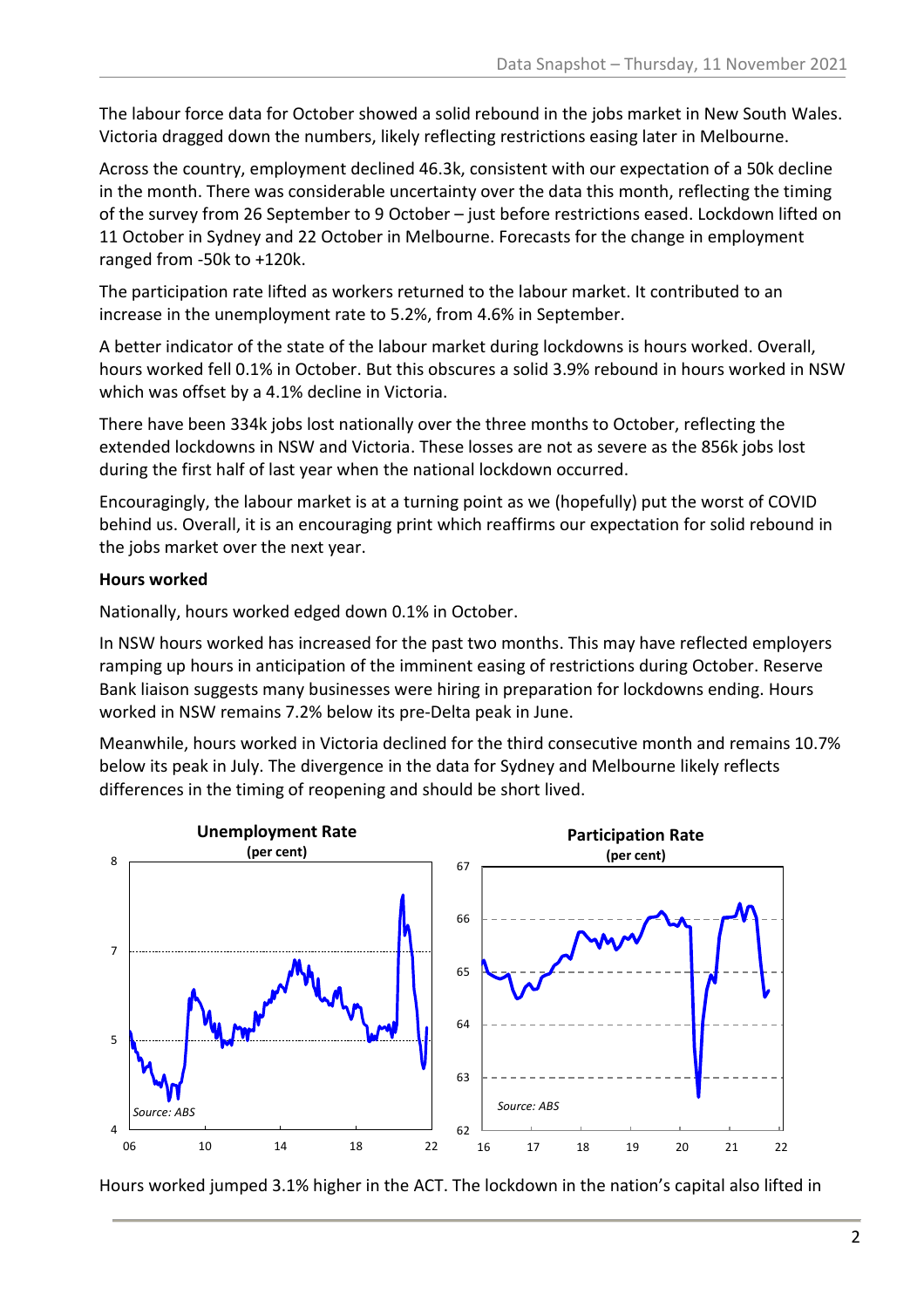#### October.

Across all states, hours worked remains higher than the lows reached in 2020.

The number of people working zero hours due to economic reasons, which captures people who have been stood down, held steady around 190k, well down on the peak of over 750k in April 2020.

#### **Unemployment rate**

The unemployment rate is not always the most reliable indicator of the health of the labour market during lockdowns because of the sharp decline in participation.

In October, the unemployment rate rose 0.6 percentage points to 5.2%, its highest level since April. However, it remains in the bottom end of the range from over the past decade.

The uptick reflected people returning to the labour force shortly ahead of the easing of restrictions. This pushed up the participation rate 0.2 percentage points to 64.7%, although it remains well under the record high of 66.3% recorded in March.

The unemployment rate may edge higher in the coming months, although there is considerable uncertainty over how exactly it will evolve. It will depend on both how quickly employment bounces back but also, critically, on how fast workers return to the labour force.

But beyond the near-term uncertainty, we continue to expect the unemployment rate will march lower to sub 4% by the end of next year.

#### **The states**

Victoria's labour market continued to struggle in October, as lockdowns weighed on businesses. Employment fell 49.6k in the state, the second consecutive monthly decline. The reading brings the total jobs shed from the Victorian delta lockdown to 175.6k.

In NSW, employment increased 21.7k in October, partly recovering from the decline over the previous four months. Both the participation rate and hours worked picked up in NSW during October, with the latter up 3.9%. The lift in these measures indicates that a recovery in the NSW jobs market was underway even before the lockdown lifted.



South Australia and the Northern Territory also experienced a rise in employment during October, with employment up 2.4k and 3.6k, respectively.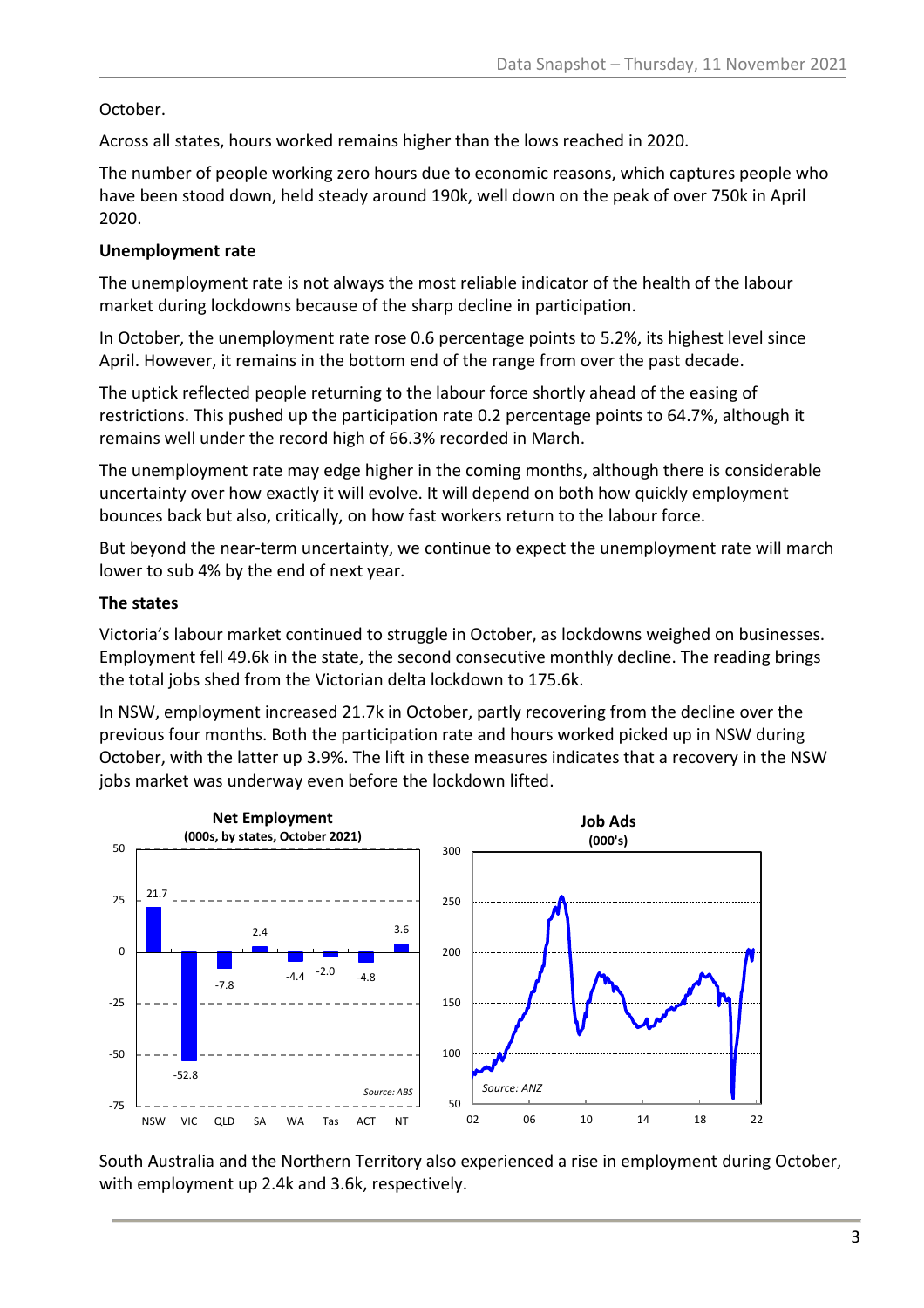Jobs slipped lower in Queensland (-7.8k), WA (-4.4k), Tasmania (-2.0k) and the ACT (-4.8k). However, employment in all states outside NSW and Victoria is holding around or above pre-pandemic levels.

The increase in participation in anticipation of easing restrictions also saw large increases in the unemployment rate in NSW (up 0.8 percentage points to 5.4%) and Victoria (up 0.9 percentage points to 5.6%).

#### **Other labour market measures**

Other measures of slack in the labour market were mixed. The underemployment rate – which captures people who are employed but want to work more hours – increased from 9.2% to 9.5%, its highest level since October 2020. The underutilisation rate, the combination of the unemployment and underemployment rates, also ticked up from 13.9% to 14.7% in the month. This is its highest level since December 2020.

Job ads, a leading indicator of employment, rose 6.2% in October. This increase recovered lockdown-related losses over the previous three months. Jobs ads remain around their highest level in a decade. This speaks to the challenges many businesses face in securing staff but also suggests that the labour market is well-placed to bounce back in the coming period.

#### **Outlook**

The labour market is on solid footing to rebound as the economy reopens. Despite the drag from Victoria, today's data reaffirmed our upbeat view on the outlook for jobs.

It remains possible the unemployment rate will tick up further in the coming months, as people return to searching for work after lockdowns lift. However, we continue to expect the unemployment rate will march lower to sub 4% by the end of next year. The unemployment rate hasn't consistently held around these levels since the 1970s!

Business confidence is near record highs, and consumers have already started to make up for lost spending opportunities during lockdown. Plus, the cash rate remains at a record low, and the balance sheets of households and businesses are in good condition. These factors will all help get Australians back to work.